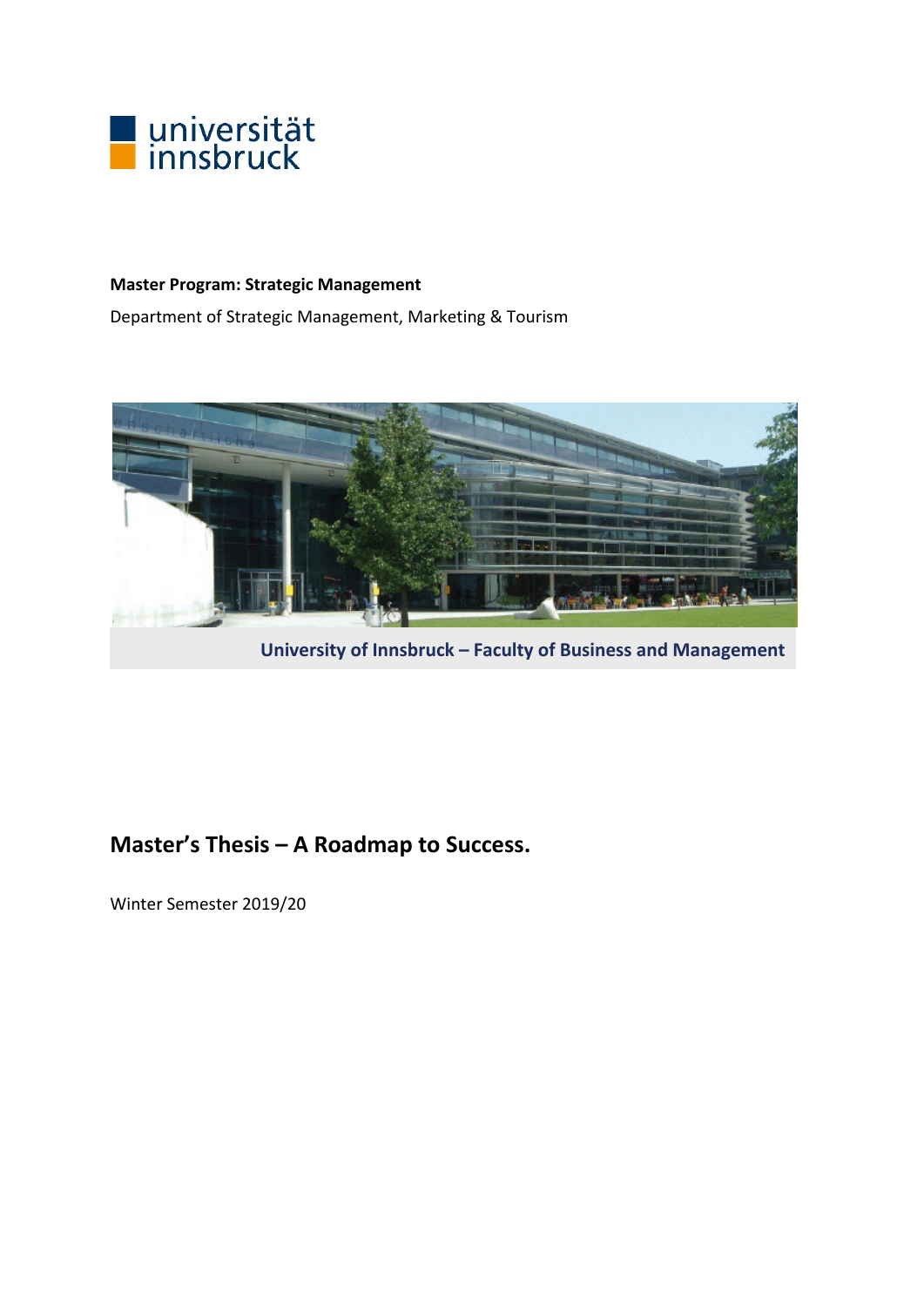

## **Table of Contents**

## **Objectives**

The process of writing your Master's thesis constitutes the heart of the professional skills of a graduate education. We are looking forward to supporting you in developing your thesis. The main objective of the Master's thesis is to enable you to engage in self‐standing and original academic research (and project work). You learn how to extract relevant insights from academic literature, how to design a research project, and how to draw practical implications from your theoretical and empirical work.

## **Topic Allocation**

Topics will be discussed, developed and allocated until the end of September (beginning of the 3<sup>rd</sup> semester). All topics are theory-based and related to the research focus of the department of Strategic Management, Marketing & Tourism. Master's theses may also deal with a practical problem (often in collaboration with a company) and usually encompass empirical research.

#### **Time schedule and supervision**

You and your academic supervisors are allocated by topic and mutual agreement. The academic supervisor and you agree on the frequency of meetings, feedback, and deadlines for drafts of chapters and sections. Every student/peer group will receive personal coaching two to three times, depending on the complexity of the topic. Coaching is provided via face-to-face meetings or written feedback. Two hard copies of the Master's thesis must be submitted at the last Wednesday in May at the registrar's office. Additionally, electronic versions of the Master's thesis have to be sent via e‐ mail to your academic supervisor and uploaded on http://diglib.uibk.ac.at/ulbtiroloa/wiki/uploadselect. The presentation of your thesis will be at the end of June.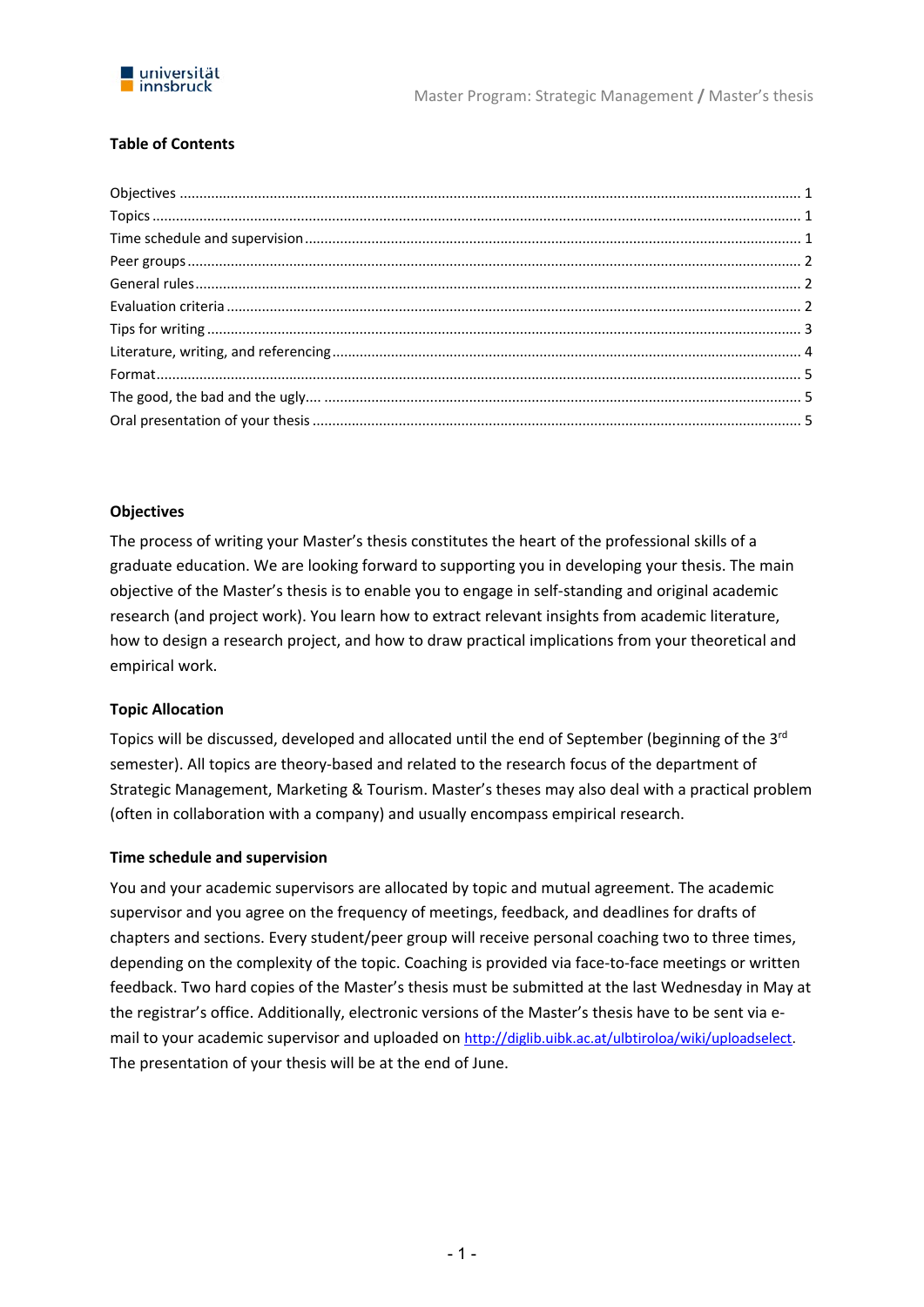



#### Time schedule:

**Assignment of topic areas August – September 2019 Discussion and evaluation of proposals January 2020** (end of 3<sup>rd</sup> semester) **Grading beginning/mid of June 2020 Oral presentation mid/end of June 2020** 

**Submission of the final thesis last Wednesday in May 2020** (during opening hours)

#### **Peer groups**

Students with similar theoretical and/or empirical topics will form peer groups. Peer groups meet regularly to exchange their thoughts, literature, and provide mutual feedback. Coaches will ensure that the topics are not overlapping but complementary. Coaching will be provided in groups as well. The written work, however, is individual.

#### **General rules**

- You are responsible for your progress. This includes the timely organization of appointments with supervisors. Keep in mind that it may take up to two weeks from your request to the date of appointment.
- You are requested to submit a progress report and points for discussion before meeting with your supervisor(s).
- We will provide detailed comments on the thesis outline and on a draft of up to 10 pages. For the remainder of your work you will receive general feedback.
- Spell-check all your work before submission, otherwise it will be returned.
- In case of major flaws in your work, we will return it to you for a general revision. If the revision is fine, we will provide you with more detailed feedback.
- In case of delayed submission of the thesis, supervision ends with the original due date.

#### **Evaluation criteria**

- $\triangleleft$  Clarity of the problem formulation and objectives of the thesis
- $\triangleleft$  Structure (logical flow)
- Consistency and strength of the arguments brought forward
- $\triangleleft$  Quality of the description and analysis
- Contribution to research and practice
- $\triangleleft$  Soundness of the proposed solution
- $\triangleleft$  Argumentation and originality of the work
- $\triangleq$  Critical reflection of your work in relation to the literature
- Writing style
- *S* Formalia (spelling, aesthetics, figures, tables, references, etc.)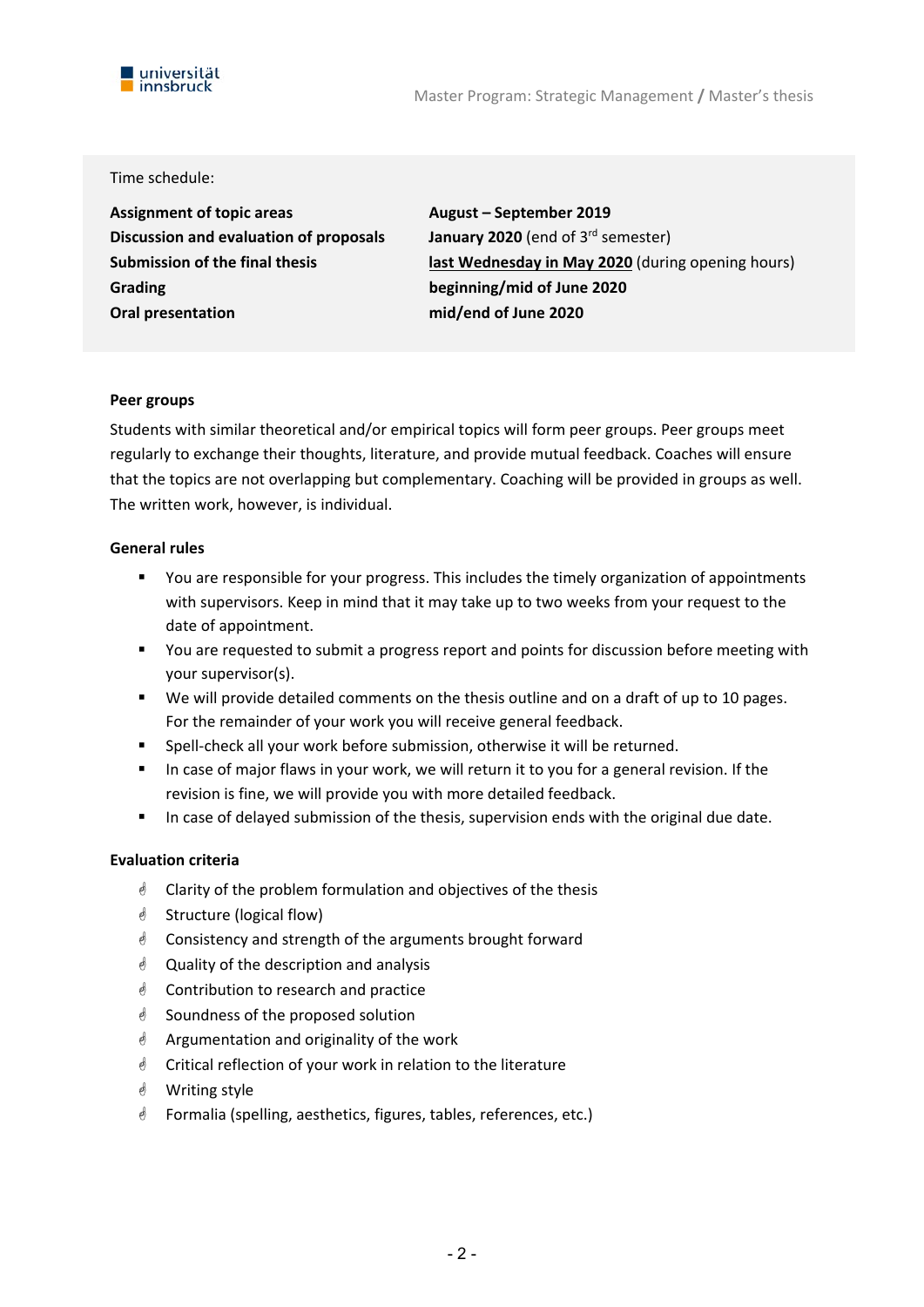

#### **In more detail:**

#### *Introduction (15%)*

- $-$  Is there an adequate problem statement?
- $-$  Is there a clear research question?
- $-$  Is the research question relevant?
- After reading the introduction, did you find yourself motivated to read further?

#### *Theory (25%)*

- Does the thesis contain a well‐developed and articulated theoretical framework?
- Are the core concepts of the thesis clearly defined?
- $-$  Is the logic behind the research questions/hypotheses persuasive?
- Do the hypotheses or propositions logically flow from the theory?
- Is literature appropriately reflected, or are critical references missing?

#### *Methodology & Findings (25%)*

- Are the methods used appropriate for the research questions formulated?
- $-$  Is the study conducted with methodological rigor?
- $-I$  Is the data collection method consistent with the analytical technique(s) applied?
- $-$  Are the analytical techniques applied appropriately?
- Are the results reported in a comprehensible manner?

#### *Discussion / Contribution (25%)*

- Could you provide an appropriate answer of the research question?
- $-$  Is the interpretation of the findings adequate?
- Are there alternative explanations for the results, and if so, are these adequately controlled for in the analyses?
- Does the thesis make a contribution to existing research?
- Does the author discuss the theoretical and managerial implications of the work?

*Formalia* (Spelling, Aesthetics, Figures, Tables, References, etc.) (*10%*)

Please consider that a positively graded Master's thesis must sufficiently meet all evaluation criteria!

#### **Tips for writing**

- Provide a logical thread throughout your thesis (i.e., the line of arguments should display a logical and consistent structure). Explanations of epic dimensions are undesirable. All content should be of relevance to the problem under consideration.
- Formulate chapter and section titles precisely. They should accurately reflect the subsequent content.
- Relate your conceptual ("theoretical") arguments to state‐of‐the‐art literature in the research field of your thesis. A critical analysis and discussion are of particular importance, in the theory section as well as in the interpretation and discussion of the main findings of your empirical part.
- Choose the empirical method for your field study carefully and provide a sound and well‐ explicated rationale for your choice. Document your data generation and analysis process to demonstrate academic rigor.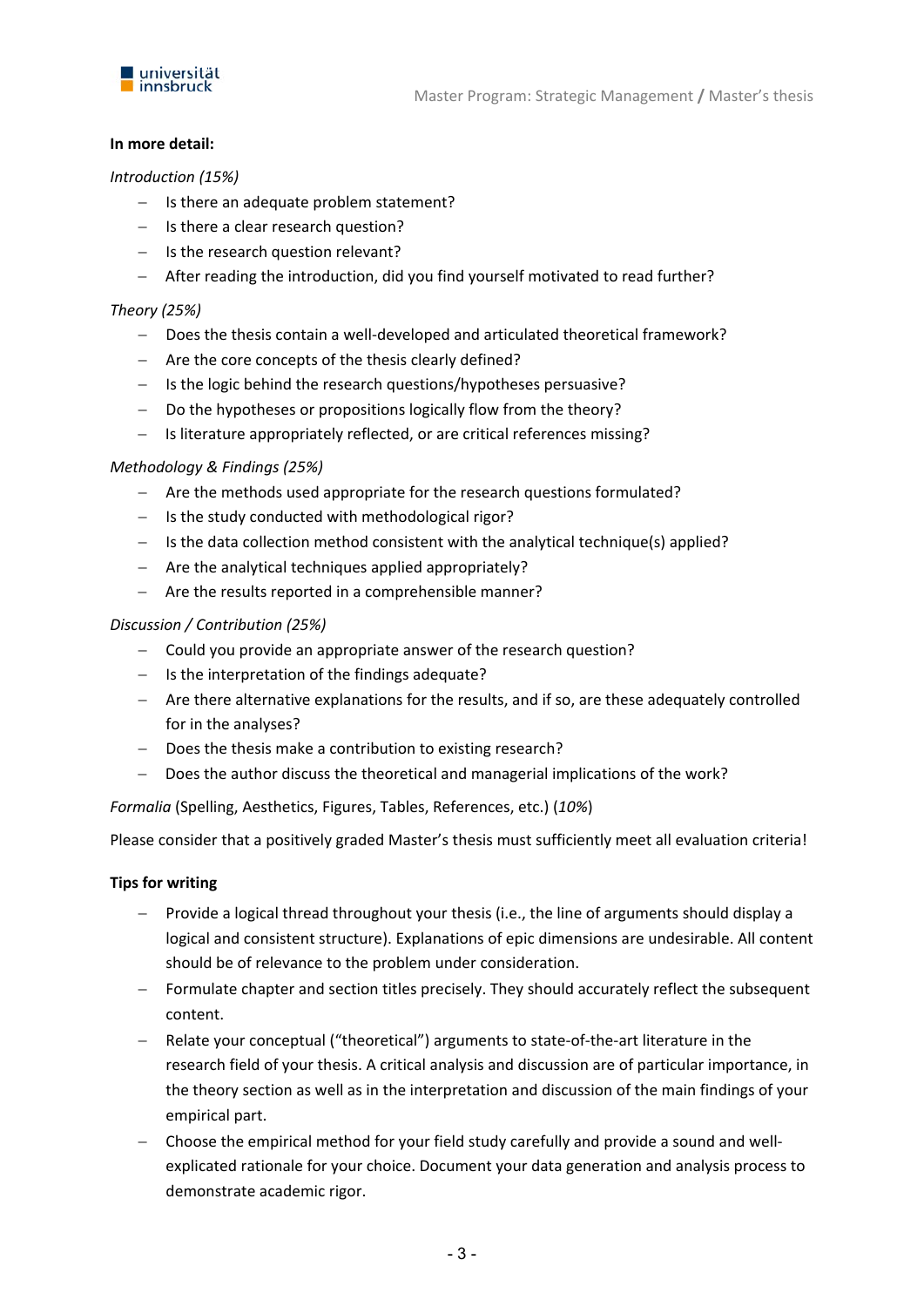

- Illustrations constitute an effective means of visualizing complex content. They must be understandable and need to be explained in detail. Illustrations that lack content should be omitted. Illustrations must bear a title and the source, if applicable.
- Avoid incomprehensible, multi‐clause sentences.
- Eliminate spelling, grammatical and punctuation errors through intensive editing of the thesis. If you are not sure about your English skills, consult a proofreader or copyeditor.

## **Literature, writing, and referencing**

- Academic writing and referencing follows particular and strict rules.
- **Please refer to the following Internet page for guides and useful tips for good writing:** http://www.wisc.edu/writing/Handbook/DocGeneral.html.
- When you draw on the work of others, you must give proper credit. The key issues with regard to quotations are to clearly mark the intellectual property of others, give exact information relating to the source, and keep consistency of quotation throughout your work. Failure to do so constitutes plagiarism. Every thesis will be checked with plagiarism software.
- **The following Journals are good sources for your Master's thesis:** 
	- *Academy of Management Journal*
	- *Academy of Management Review*
	- *Administrative Science Quarterly*
	- *Consumption, Markets & Culture*
	- *Creativity and Innovation Management*
	- *Harvard Business Review*
	- *Journal of Advertising*
	- *Journal of Business Research*
	- *Journal of Consumer Research*
	- *Journal of Management*
	- *Journal of Management Studies*
	- *Journal of Marketing*
	- *Journal of Marketing Research*
	- *Journal of Product Innovation Management*
	- *Journal of Service Research*
	- *Journal of the Academy of Marketing Science*
	- *Journal of Travel Research*
	- *Long Range Planning*
	- *Management Science*
	- *Marketing Theory*
	- *Research Policy*
	- *Sloan Management Review* for managerial articles and practical examples
	- *Strategic Management Journal*

*…* 

 Books can be good sources as well but are unlikely to capture all the relevant literature on your topic.